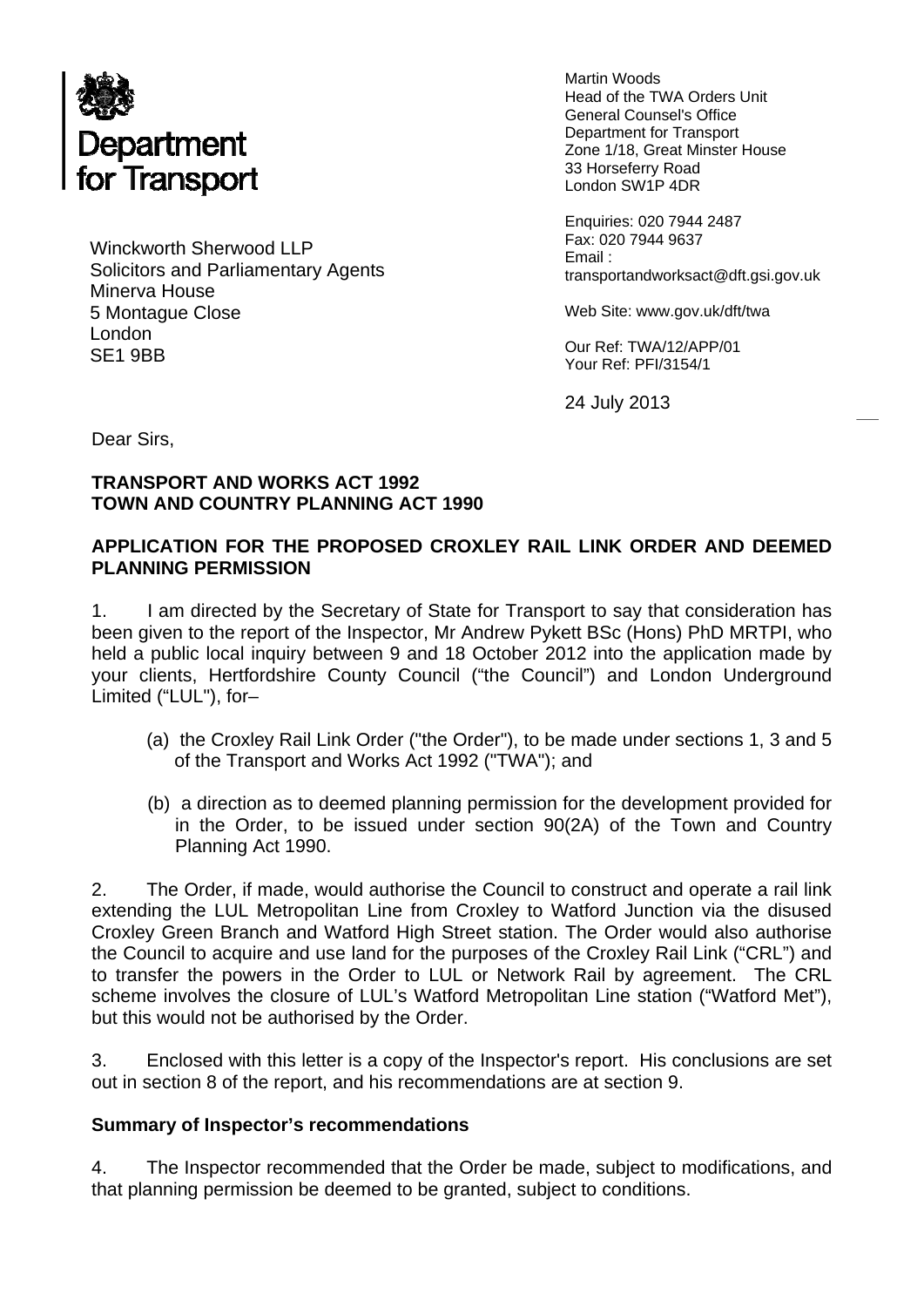# **Summary of Secretary of State's decision**

5. For the reasons given in this letter, **the Secretary of State has decided to make the Order, with modifications; and to direct that planning permission be deemed to be granted, subject to the conditions set out in Annex 1 to this letter**.

## **Secretary of State's consideration**

6. Careful consideration has been given to all the arguments put forward by, or on behalf of, the parties. The Secretary of State's consideration of the Inspector's report is set out in the following paragraphs. All paragraph references, unless otherwise stated, are to the Inspector's report ("IR").

# **Aims and objectives and need for the CRL**

7. The Secretary of State notes that the Council's main objectives for the CRL scheme are to enhance sustainable links both within Watford and across Hertfordshire, including links with London, by reinforcing Watford's role as a key transport hub; to improve local connectivity; and to provide a sustainable and value-for-money alternative to car travel with inherently lower environmental impacts per trip (IR 8.2). He agrees with the Inspector for the reasons given at IR 8.3-7 that the CRL would fulfil these objectives. The Secretary of State agrees also with the Inspector that there is a need for a high volume public transport system in the area surrounding the proposed Watford Hospital station; that the CRL would facilitate travel for those local residents without cars, including into London; and that for those with cars, the CRL would provide an alternative to car travel with lower environmental impacts (IR 8.8). Like the Inspector, he considers that there is a compelling need for the CRL scheme in the public interest (IR 8.96).

### **Anticipated benefits of the CRL**

8. The Secretary of State agrees with the Inspector that the CRL scheme has the potential to result in a modest benefit in terms of highway traffic flows in the area; and that the proposed Watford Hospital station would be likely to generate significant numbers of new passengers from a catchment area with high levels of deprivation and low levels of access to a car. Like the Inspector, he considers that in the absence of a car-park at the station it would be desirable to include a lay-by for set-down and pick-up, if that proved feasible. The Secretary of State agrees with the Inspector's assessment of the likely regeneration and socio-economic benefits of the CRL scheme, particularly in the area surrounding Watford Hospital station, by supporting the realisation of other investment projects. He notes further the predicted modest reduction traffic emissions through a modal shift from private cars to trains (IR 8.10-16).

### **Main alternative options considered**

9. The Secretary of State notes that a number of alternative alignments and mode options have been considered in the context of the current proposal, as detailed at IR 8.18-21. He agrees with the Inspector that none of those referred to would offer a better alternative (primarily due to value for money considerations) than the CRL proposals.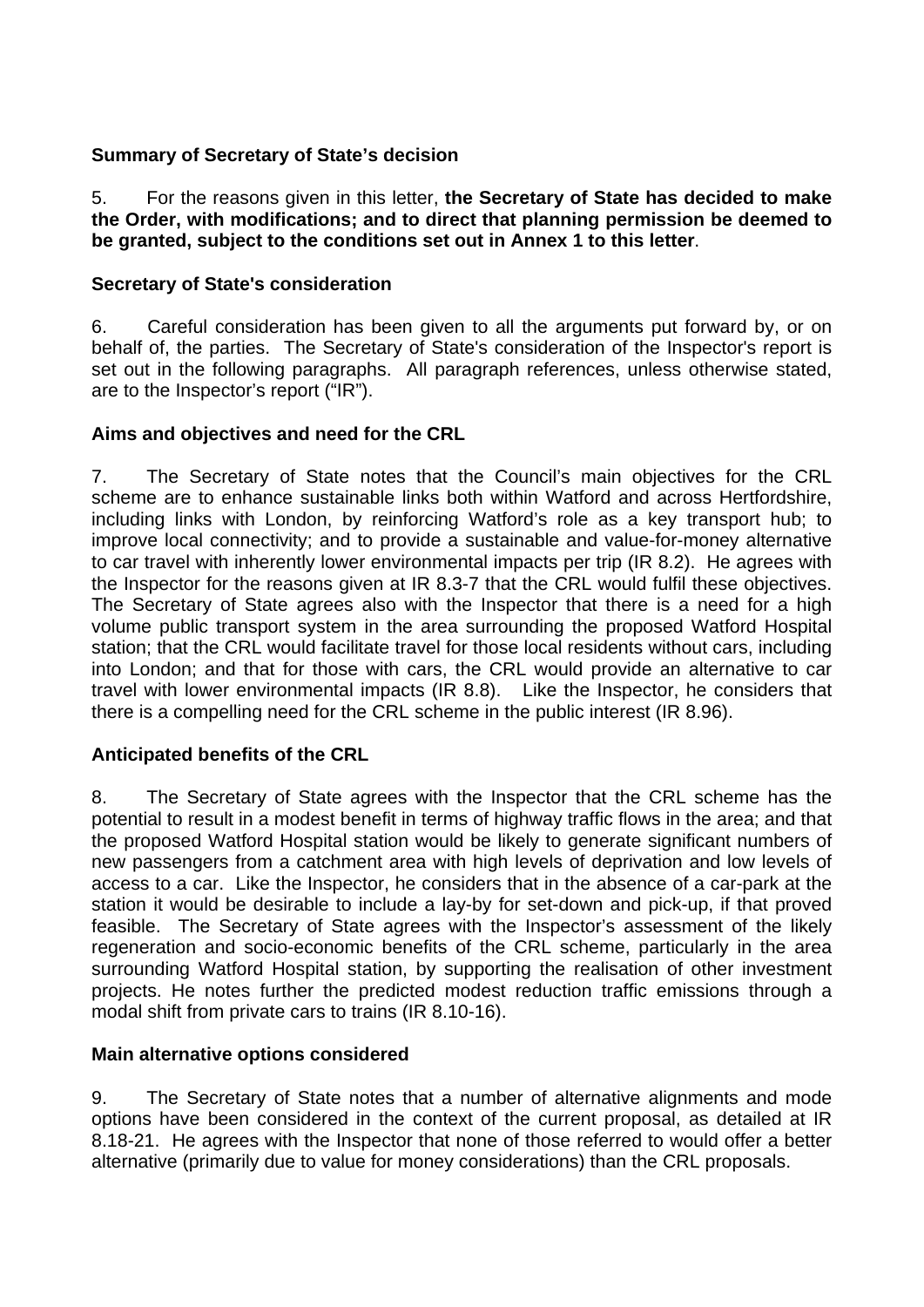# **Consistency with national, regional and local policies**

10. The Secretary of State agrees with the Inspector that the aim of the CRL scheme to establish sustainable transport links is consistent with the presumption in the National Planning Policy Framework ("NPPF") in favour of sustainable development. He notes also that the consistency of the scheme with the development plan and emerging core strategy was not disputed by objectors; and that the CRL receives specific support in the Mayor's Transport Strategy (IR 8.22-25). However, the Secretary of State agrees with the Inspector that the substantial new viaduct at the western end of the CRL would constitute inappropriate development in the Green Belt and, in accordance with the NPPF, should not be approved except in very special circumstances (IR 8.25-28). This matter is considered further at paragraph 30 below.

# **Likely impacts of closing Watford Met station**

11. The Secretary of State agrees with the Inspector that, taking into account the London TravelWatch ("LTW") report, the closure of Watford Met station would result in hardship to some existing passengers, for example in terms of longer walking distances for pupils of Watford Boys Grammar School and for those who live nearest to the Met station. He considers that the possible measures to alleviate hardship identified by LTW are essentially matters for the consideration of the promoters rather than to be secured through the Order. He nevertheless notes that the split service proposed by LTW and some objectors as a means of avoiding closure of the Met station would have a serious adverse impact on the business case for the CRL, and could harm the efficiency of the Metropolitan Line as a whole. Like the Inspector, the Secretary of State has concluded that the extent and significance of the hardship from implementing the CRL scheme and closing Watford Met station would be quite limited (IR 8.29-35). He has, furthermore, noted that the Mayor of London has today given consent to the closure of Watford Met station, subject to a condition and measures directed at alleviating hardship that would result from the closure.

### **Likely impacts of the CRL scheme on residents, schools, businesses and the environment**

12. The Secretary of State agrees with the Inspector's assessment at IR 8.36-44 of the likely impacts of noise as a result of constructing and operating the CRL scheme. He is satisfied that subject to the mitigation measures referred to by the Inspector, including operational noise monitoring required under condition 15 in Annex 1 to this letter, the effects of the scheme in this respect would be acceptable. He agrees also with the Inspector that the risk of damage or complaint as a result of ground-borne vibration is insufficient to justify refusing the Order (IR 8.45). With regard to the human rights of those whose homes would be affected by noise and vibration, the Secretary of State agrees with the Inspector that the effects of the development, with mitigation, would not be disproportionate so as to amount to a breach of those rights (IR 8.46, 95)

13. The Secretary of State agrees with the Inspector that the scheme would be of little significance in relation to air quality; and that the scheme includes satisfactory measures to protect the water environment (IR 8.47-49).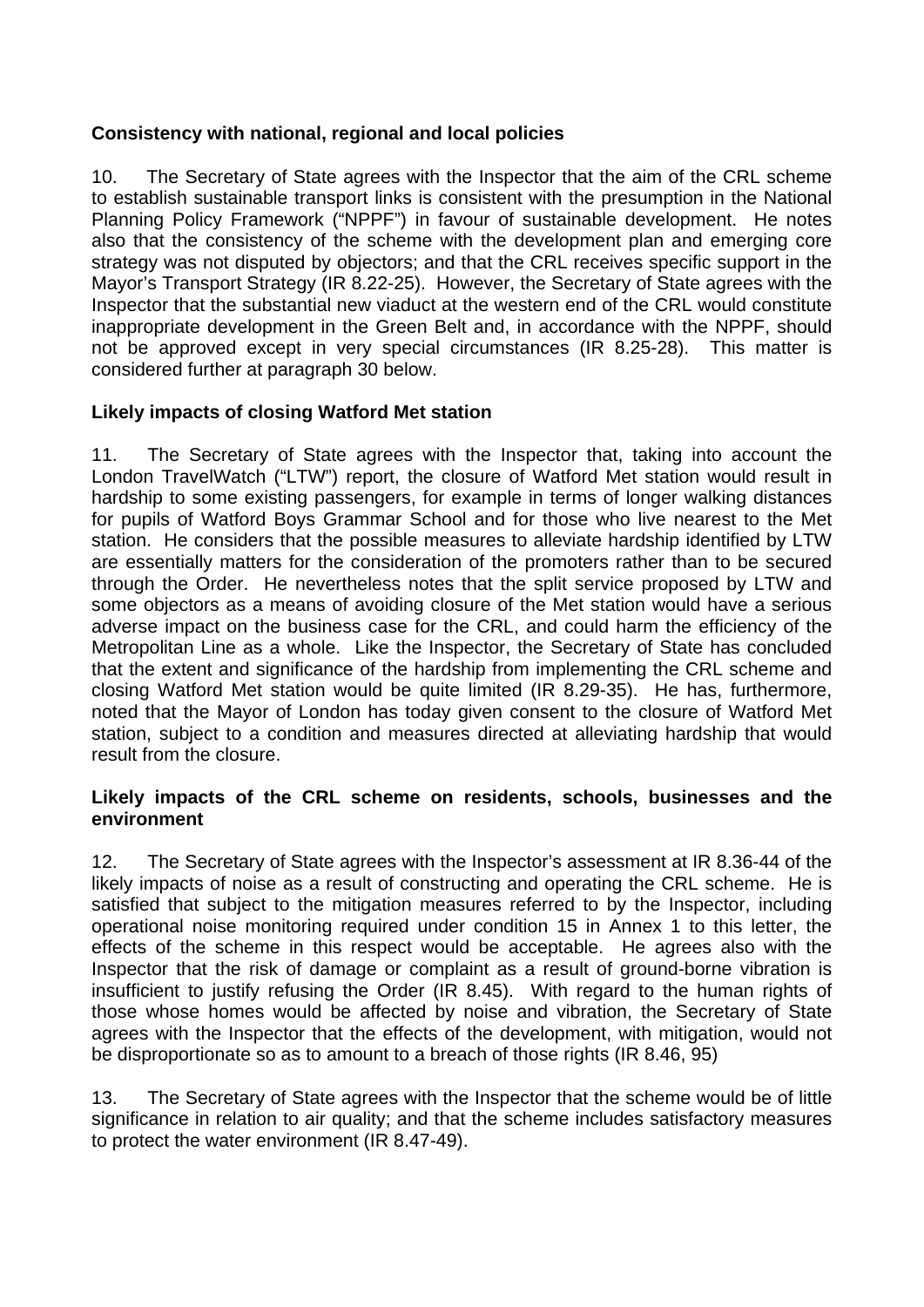14. Like the Inspector, the Secretary of State considers that the proposed viaduct would not be consistent with the encouragement in the NPPF for retaining and enhancing the landscapes and visual amenity of the Green Belt, and that its visual impact weighs against the scheme. As regards the loss of trees on the route of the former Croxley Green Branch, he is satisfied that subject to the replanting of native trees and shrubs, as required by conditions 4, 5 and 6 in Annex 1 to this letter, there would be no net loss of visual amenity (IR 8.50-53). He is satisfied also that condition 9 in Annex 1 to this letter would sufficiently safeguard archaeological interests (IR 8.54).

15. The Secretary of State notes that the CRL scheme would have a number of adverse impacts on land use and commercial property, particularly within the area of the proposed viaduct. He agrees with the Inspector's assessment of the extent of these impacts as set out at IR 8.55-66. Taking into account the mitigation measures proposed by the Council and the provisions of the statutory compensation code where the scheme would adversely affect the value of property interests, the Secretary of State considers that these impacts are acceptable and do not outweigh the benefits of the scheme.

16. With regard to the acquisition of public open space for the CRL scheme, the Secretary of State notes that during the inquiry the Council reached agreement with Three Rivers District Council to acquire by agreement part of the Watford Road Playground (plot 22) required permanently for the scheme (IR 8.68). The Council therefore withdrew its request for compulsory acquisition powers over plot 22 and the proposed exchange land (plot 131) at Lavrock Lane, Croxley. In addition, the Council informed the Secretary of State on 21 February 2013 that it had reached agreement with Watford Borough Council for the acquisition by agreement of part of Harwoods Recreation Ground (plots 73 and 74) and was withdrawing its request for compulsory acquisition over these areas of public open space land (see IR 8.69-70). The Secretary of State is accordingly satisfied that no exchange land certificate is necessary in relation to any public open space required for the CRL scheme and notes that the Order will not be subject to Special Parliamentary Procedure.

17. The Secretary of State agrees with the Inspector that the Order includes adequate safeguards to minimise the disruption which would inevitably be caused by the temporary closures of Baldwins Lane, Watford Road and the new Ascot Road (IR 8.72).

18. The Secretary of State notes that an objection remains outstanding from Eastern Power Networks plc and UK Power Networks Holdings Limited (IR 8.73). He considers, however, that the Order includes suitable protective provisions to safeguard the interests of electricity undertakers.

### **Mitigation measures proposed by the Council**

19. The Secretary of State agrees with the Inspector that the Council's draft Code of Construction Practice provides a comprehensive range of controls over the way in which the scheme would be implemented, and considers that these are necessary to minimise the adverse impacts of the scheme. He agrees, therefore, that conditions 2 and 3 in Annex 1 to this letter should require the approval of the respective local planning authorities to the finalised Code before development commences (IR 8.74).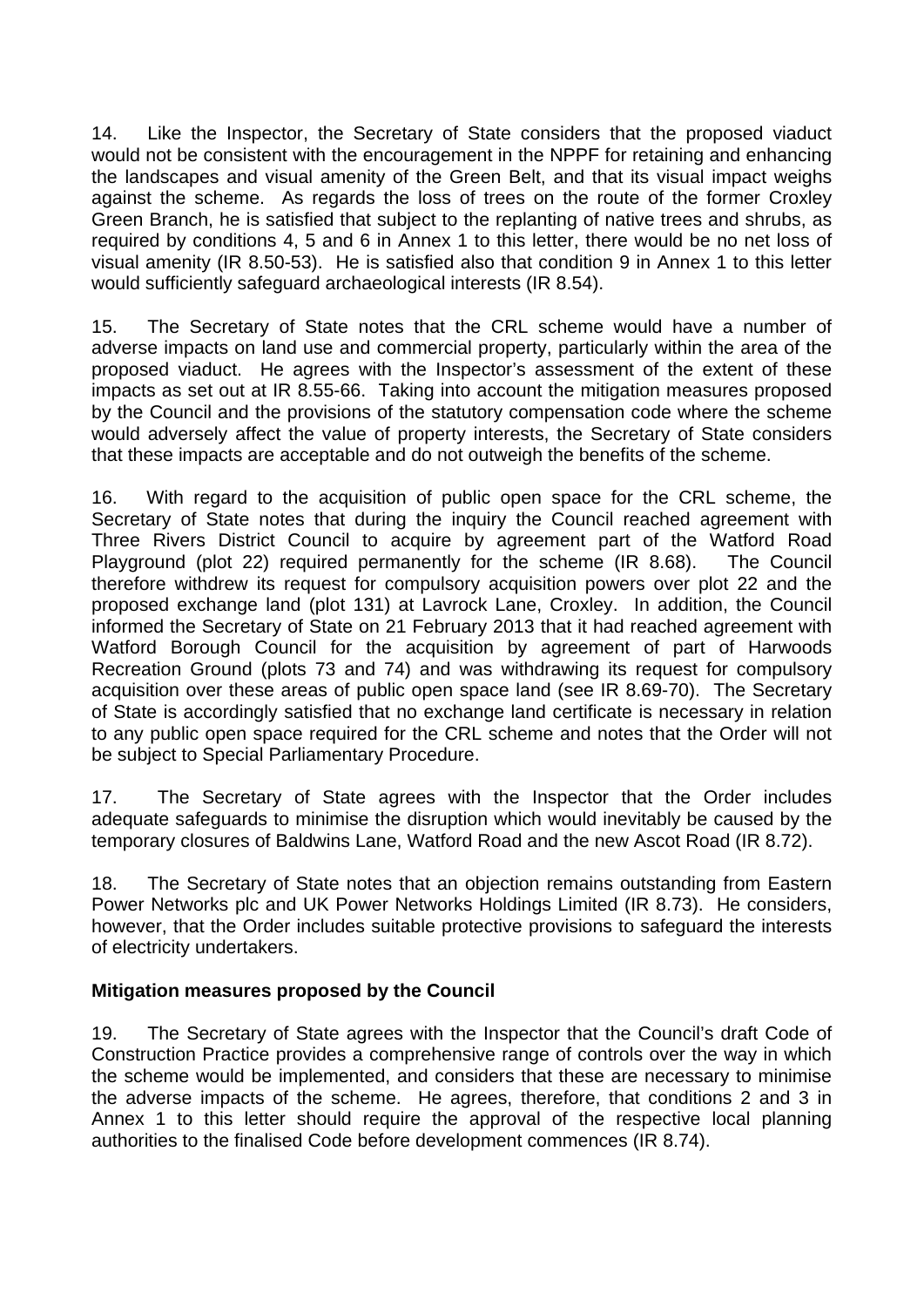20. Under section 14(3AA) of the TWA the Secretary of State is required to describe the main measures to avoid, reduce and, if possible, remedy the major adverse environmental impacts of a scheme. He agrees with the Inspector that the environmental barriers referred to at IR 8.75 would mitigate the adverse impacts of noise at the locations referred to by the Inspector. More generally, the Secretary of State considers that the Code of Construction Practice and the conditions set out in Annex 1 to this letter would serve to mitigate the other adverse environmental impacts of the CRL scheme.

21. The Secretary of State agrees with the Inspector that it may not be possible to mitigate entirely the adverse visual impact of the proposed viaduct (IR 8.77). He agrees also that operational noise monitoring under condition 15 in Annex 1 to this letter should be carried out at the locations listed in IR 8.76 so as to identify whether any further mitigation measures are necessary in this respect.

# **Adequacy of the Environmental Statement**

22. The Secretary of State agrees with the Inspector that the Environmental Statement ("ES") submitted with the Order application is adequate for the purposes of his decision on this application, and that the statutory procedural requirements have been complied with. He confirms that, in reaching his decision, he has complied with the requirements of paragraphs (a) to (c) of section 14(3A) of the TWA Rules relating to the consideration of the ES.

# **Conditions to be attached to deemed planning permission**

23. The Secretary of State agrees with the Inspector that, subject to two qualifications explained below, all the conditions set out in Appendix F to the IR are necessary and appropriate and meet the tests of DOE Circular 11/95, for the reasons given by the Inspector at IR 8.79-83. The Secretary of State has made a number of minor drafting changes to the conditions, including the insertion of reasons and some changes in the interests of clarity.

24. The first qualification is that the Secretary of State does not agree with the Inspector that allowing for the Council to propose subsequent revisions to details approved by the local planning authority under the conditions would be inappropriate or circumvent any statutory process. He considers rather that such provisions, which were agreed by the local planning authorities, would permit an important degree of flexibility given the scale of the CRL project, and are unlikely to be used unreasonably by the Council. The Secretary of State has therefore decided to amend conditions 2, 3, 5, 6, 7, 8a, 9, 10, 12, 14, 15, 16 and 17 in Annex 1 to this letter to provide such flexibility.

25. The second qualification is that the Secretary of State has omitted the last sentence of condition 15 in Appendix F to the IR. This is because it is unnecessary to include in conditions a requirement to comply with other statutory duties.

# **Funding**

26. The Secretary of State agrees with the Inspector, for the reasons given at IR 8.84, that the Council's proposed funding arrangements are secure and that there is unlikely to be an impediment to implementation of the scheme in this regard.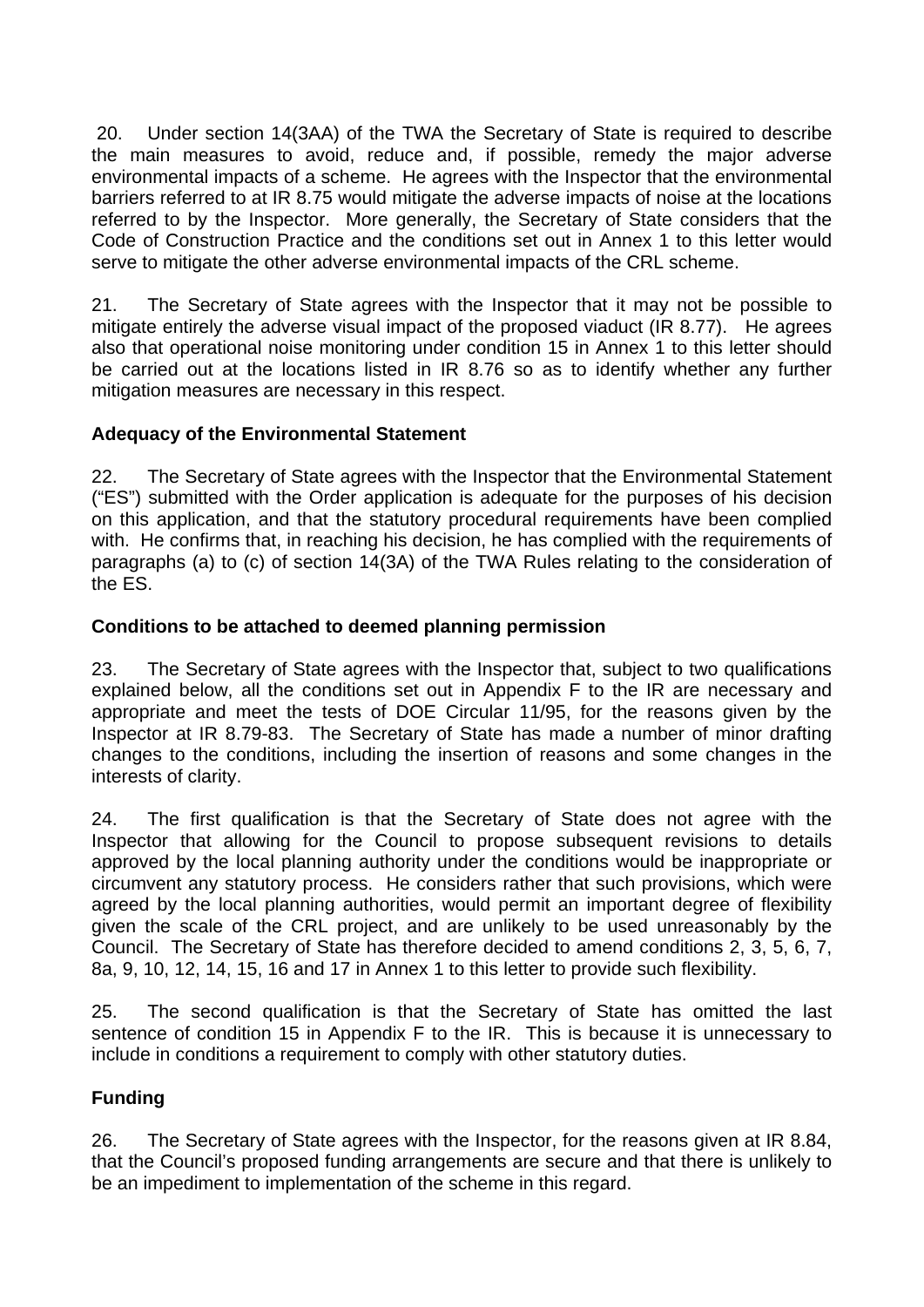## **Compulsory acquisition matters**

27. The Secretary of State agrees with the Inspector that, taking into account the considerable benefits which the CRL scheme would achieve in meeting the objectives described at paragraph 7 above, there is a compelling case in the public interest for authorising the compulsory acquisition and use of the land needed to implement the scheme. He agrees also that the land which would be subject to the Order is limited to that required for the scheme and that there is no likely impediment to implementation of the scheme (IR 8.85-88). The Secretary of State is accordingly satisfied that the tests in ODPM Circular 06/2004 are met.

## **Allotments Act 1925**

28. The Secretary of State notes the Inspector's conclusions at IR 8.89 about the implications of the proposed compulsory acquisition of plot 73a on the availability of allotments. He is satisfied that, in the light of these conclusions, it is appropriate to include at article 16(2) of the Order provision to disapply section 8 of the Allotments Act 1925.

### **Overall conclusions and decision**

29. The Secretary of State agrees with the Inspector that the Council's case for the CRL scheme is in most respects substantial and convincing. He agrees that substantial weight should be given to the aggregate harm resulting from the closure of Watford Met station and the proposed viaduct on the Green Belt, including the impacts on visual amenity. He has nevertheless concluded, like the Inspector, that these residual adverse impacts would be clearly outweighed by the benefits of the scheme (IR 8.93, 96).

30. The Secretary of State has considered the constraints in the NPPF on approving inappropriate development in the Green Belt. He is satisfied that the transportation, regeneration and environmental benefits of the CRL scheme summarised by the Inspector at IR 8.94 amount to very special circumstances such as to justify this development in the Green Belt.

#### 31. **For all the reasons given in this letter, the Secretary of State has decided to make the Order, with modifications, and to give the direction as to deemed planning permission subject to the conditions in Annex 1 to this letter.**

32. In addition to the Order modifications referred to by the Inspector at IR 8.90-91, the Secretary of State has decided to make the following further modifications to the Order:

- in article 16(3), to remove the powers of compulsory acquisition over plots 73 and 74 (see paragraph 16 above);
- to delete plot 131 from the deposited plans (see paragraph 16 above); and
- a number of other minor drafting changes which do not materially alter the effect of the Order.

The Secretary of State is satisfied that none of modifications made to the Order since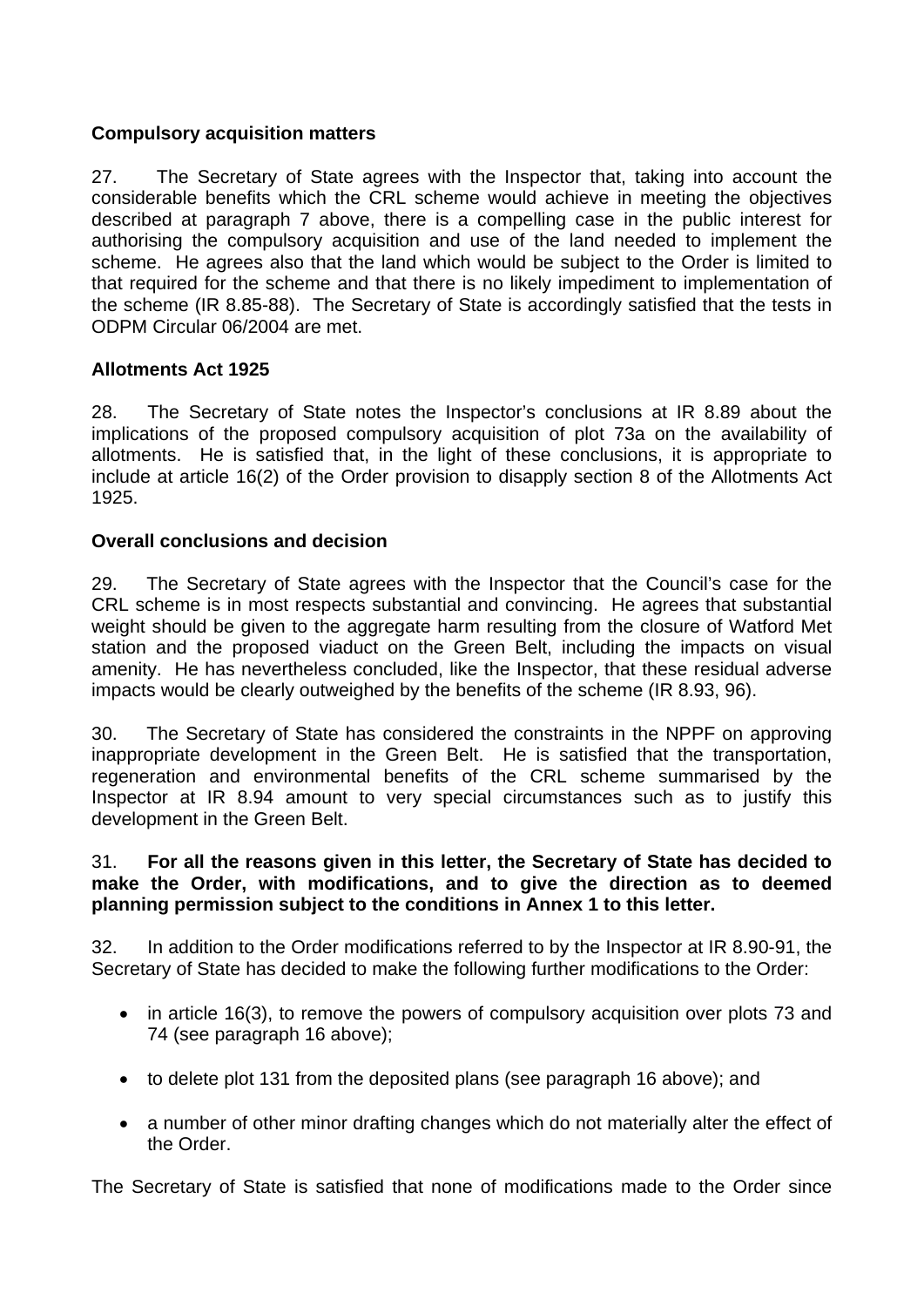application would make a substantial change in the proposals such as would require notification to affected persons under section 13(4) of the TWA.

33. The letter conveying the planning direction will issue shortly, at the same time as the Order is made, following publication of a notice of the determination in the London Gazette.

#### **Notice under section 14 of the TWA**

34. This letter constitutes the Secretary of State's notice of his determination to make the Order with modifications, for the purposes of section 14(1)(a) and section 14(2) of the TWA. Your clients are required to publish newspaper notices of the determination in accordance with section 14(4) of the TWA.

#### **Challenge to decisions**

35. The circumstances in which the Secretary of State's decisions may be challenged are set out in the note attached at Annex 2 to this letter.

### **Distribution**

36. Copies of this letter are being sent to those who appeared at the inquiry and to all statutory objectors whose objections were referred to the inquiry under section 11(3) of the TWA but who did not appear.

Yours faithfully,

Will woods

**Martin Woods**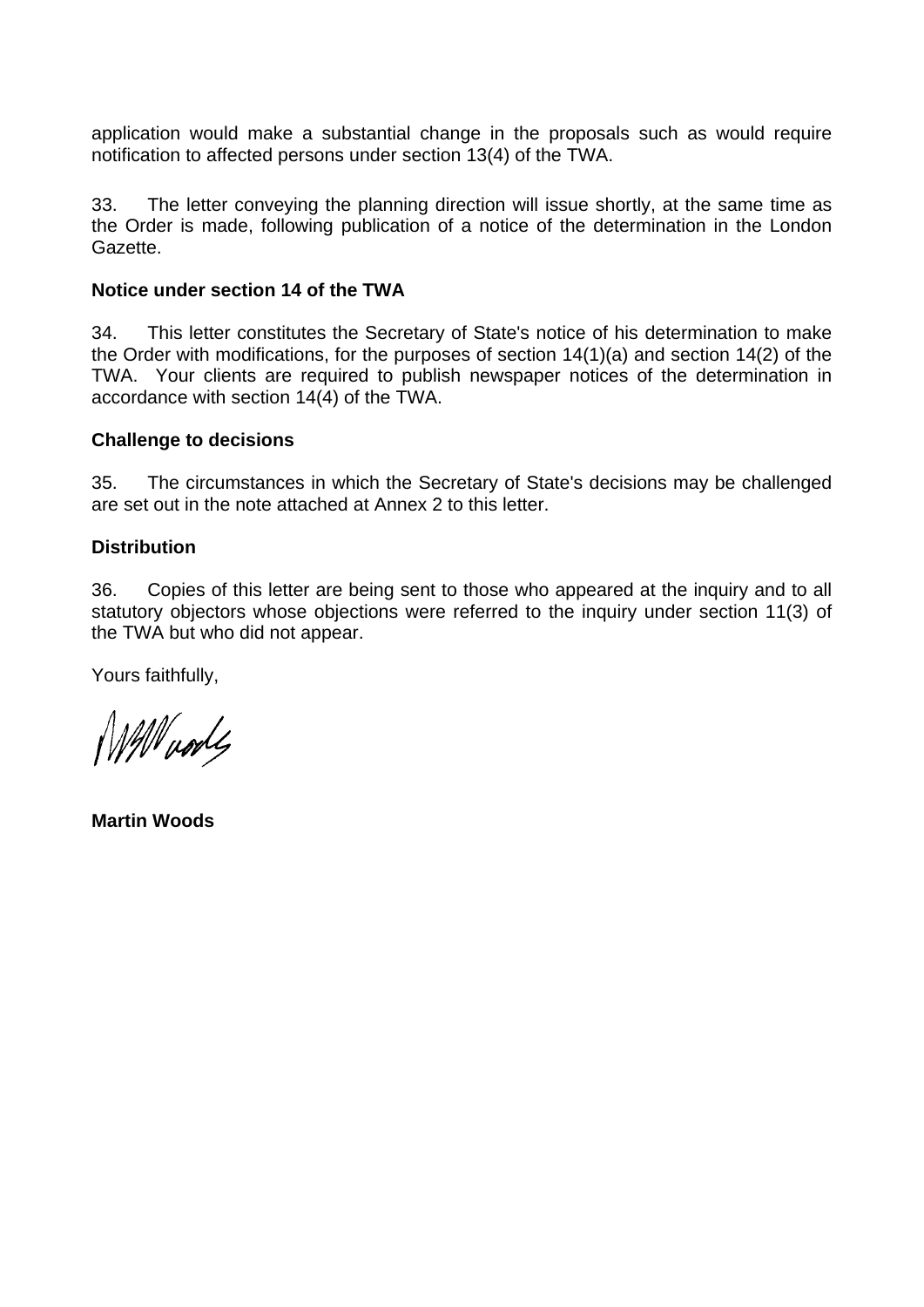### **CONDITIONS WHICH THE SECRETARY OF STATE INTENDS TO ATTACH TO THE DIRECTION AS TO DEEMED PLANNING PERMISSION**

#### **Interpretation**

In the following conditions:–

"the Ascot Road bridge works" means any or all of the reconstruction of the bridge carrying the railway over old Ascot Road;

"the Cardiff Road bridge works" means the widening of the bridge carrying the railway over former Cardiff Road;

"Code of Construction Practice" means a code setting out:

(a) the general principles and requirements to be applied during construction for site operations; and

 (b) details of how those principles and requirements are to be applied for each element of the development on a site-specific basis;

"development" means the works authorised by the Order;

"the deposited plans" has the same meaning as in Article 2 of the Order;

"the Environmental Statement" means the Environmental Statement submitted with the application for the Order;

"the local planning authority" means Watford Borough Council or Three Rivers District Council, as the case may be, in relation to development within the area of that authority;

"the Order" means the Croxley Rail Link Order 2013;

"the parapet works" means the parapet strengthening works to the bridges carrying Tolpits Lane, Vicarage Road and Wiggenhall Road over the proposed railway;

"stage" means a defined section or part of the development the extent of which is set out in a scheme submitted to and approved in writing by the local planning authority pursuant to condition 14;

"the stations" means the proposed Ascot Road and Watford Hospital stations;

"the substation" means the substation to be constructed to the east of Tolpits Lane, adjacent to the proposed railway; and

"the viaduct" means the viaduct carrying the proposed railway over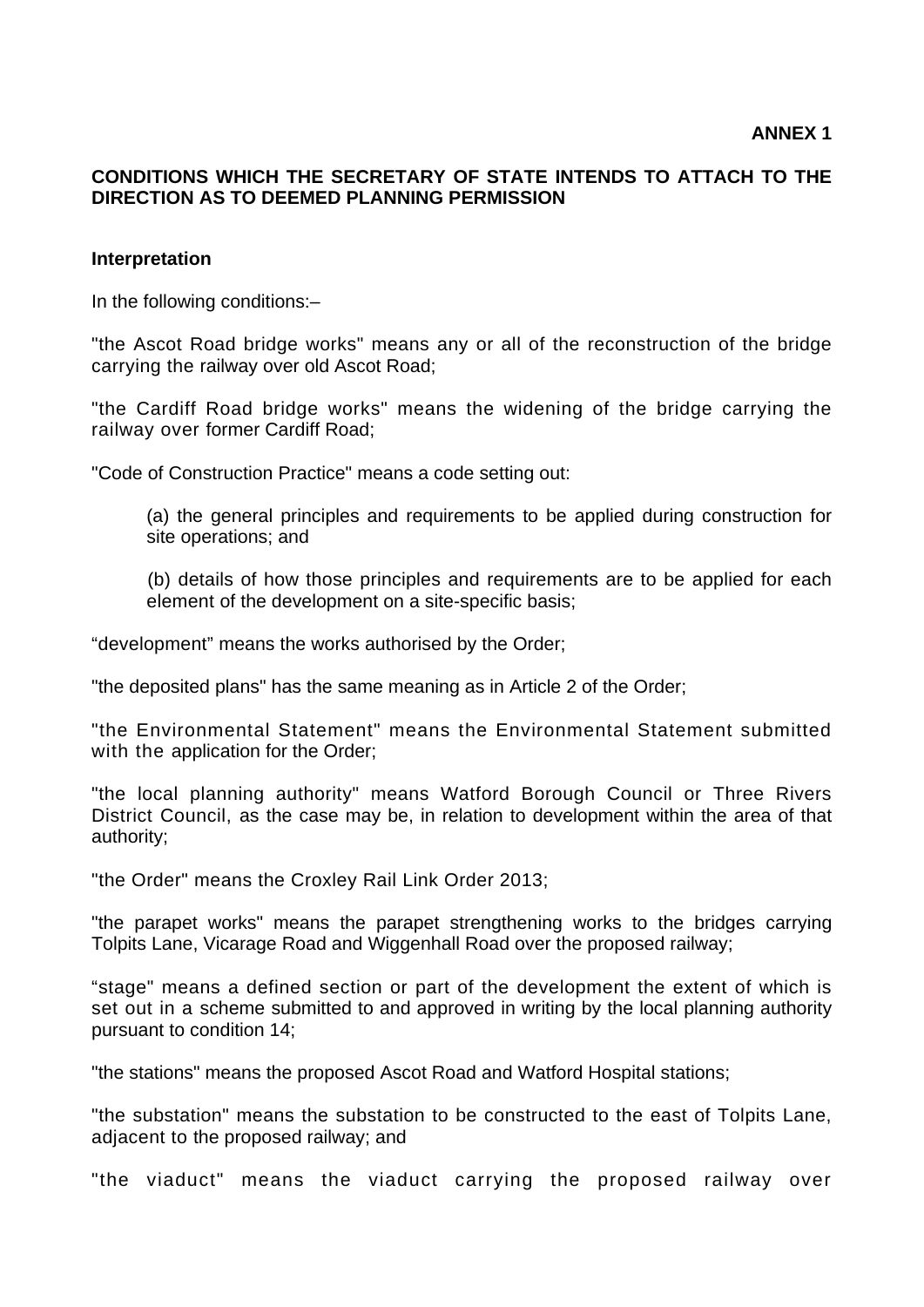Baldwins Lane, Watford Road, the Grand Union Canal, Beggars Bush Lane, the River Gade and connecting with the Ascot Road bridge works.

## **Time limits**

1. The development shall commence no later than 5 years from the date that the Order comes into force.

*Reason: To ensure that the development is commenced within a reasonable period of time.* 

# **Code of Construction Practice**

2. No development shall commence until Part 1 of the Code of Construction Practice has been submitted to and approved in writing by the local planning authority. Development shall be carried out in accordance with the approved Code or any subsequent revisions that have been submitted to and approved in writing by the local planning authority.

3. Before any development commences at a worksite, a Part 2 of the Code of Construction Practice specifically for that worksite shall be submitted to and approved in writing by the local planning authority. Development shall be carried out in accordance with the approved details for that worksite or any subsequent revisions that have been submitted to and approved in writing by the local planning authority.

*Reason: To protect the amenity of neighbouring residents and the local area generally.* 

# **Landscaping Design**

4. No development shall commence for any stage of the works until a written landscaping scheme for that stage has been submitted to and approved in writing by the local planning authority. The landscaping scheme shall include details of all proposed soft and hard landscaping works including the measures set out in paragraphs 6.6.2 to 6.6.8 of chapter 6 and TS1 of chapter 18 of the Environmental Statement (Volume 1) and in addition, where relevant:

- (a) the location, number, species, size and planting density of any proposed planting;
- (b) the cultivation, importing of materials and other operations to ensure plant establishment;
- (c) the proposed finished ground levels;
- (d) the hard surfacing materials;
- (e) the minor structures including street furniture, refuse or other storage units and signs;
- (f) the proposed and existing functional services above and below ground, including power and communications cables and pipelines, manholes and supports;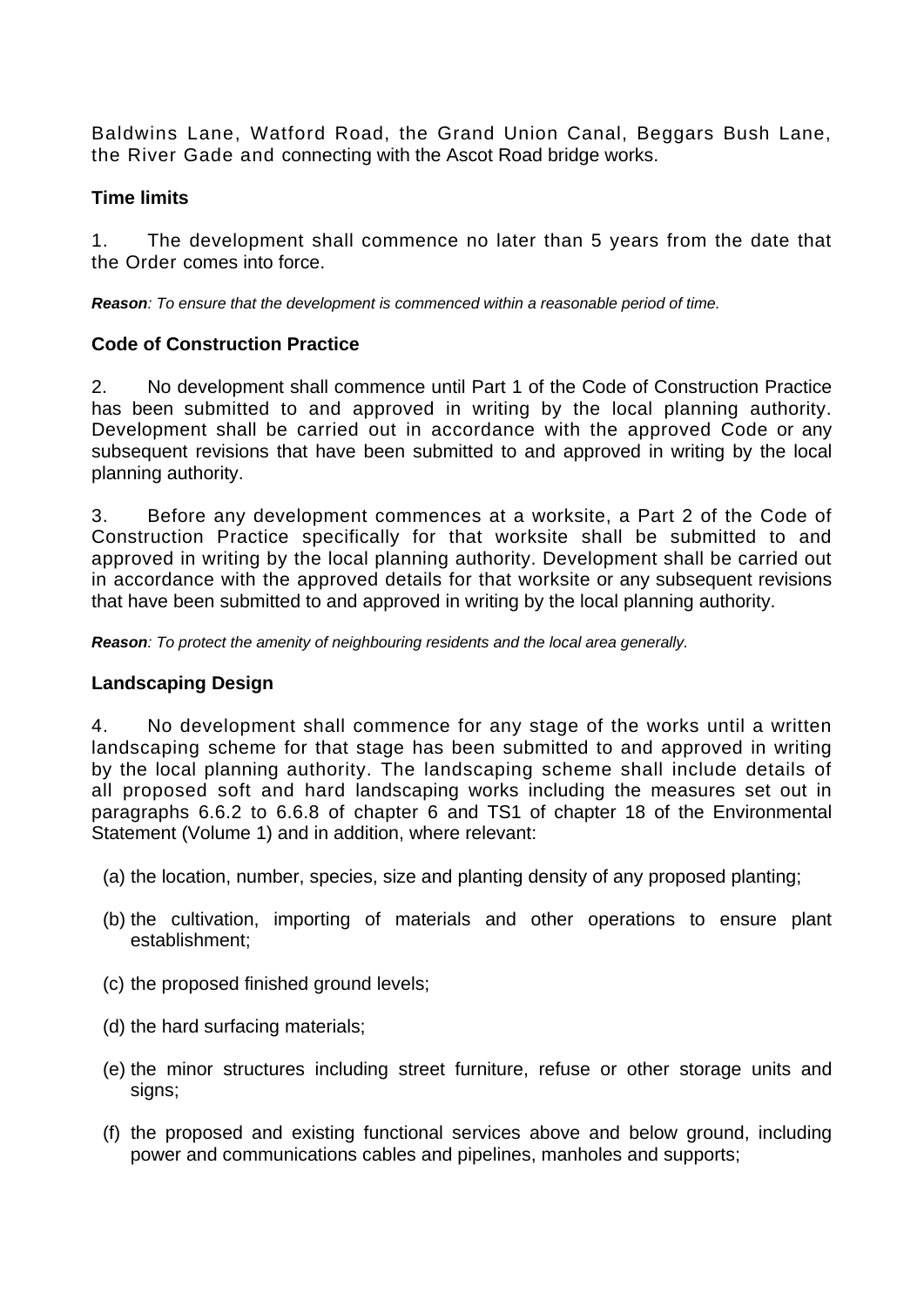- (g) the details of existing trees to be retained, with measures for their protection during the construction period; and
- (h) implementation timetables for all landscaping works.

*Reason: In the interests of visual amenity.* 

#### **Landscaping Implementation and maintenance**

5. The landscaping works for each stage shall be carried out in accordance with the scheme and implementation timetables approved for that stage under condition 4 or any subsequent revisions that have been submitted to and approved in writing by the local planning authority.

6. Any tree or shrub planted as part of any approved landscaping scheme that, within a period of 5 years after planting is removed, dies or becomes seriously damaged or diseased, shall be replaced in the first available planting season with a specimen of the same size and species as that originally planted, unless the local planning authority gives written consent to any variation.

*Reason: To secure a visually satisfactory setting for the development and to ensure that planting is carried out in a timely manner and maintained thereafter.* 

#### **Surface water drainage**

7. No development shall commence for any stage until written details of the surface and foul water drainage system (including means of pollution control) for that stage have been submitted to and approved in writing by the local planning authority. The surface water drainage system must be constructed so as to limit the surface water runoff generated by the 1 in 100 year critical storm, plus 20% for climate change, to 5 litres per second per hectare so that it will not exceed the run-off from the site prior to development. The surface and foul water drainage systems must be constructed in accordance with the approved details or any subsequent revisions that have been submitted to and approved in writing by the local planning authority.

*Reason: To ensure the provision of adequate surface water ad foul drainage facilities so as to reduce the risk of flooding and pollution.* 

#### **Contaminated land and groundwater**

8a. No development shall take place for any stage until a written scheme that includes the following components to deal with the risks associated with contamination of the land, including groundwater, for that stage has been submitted to and approved in writing by the local planning authority:

- 1) A preliminary risk assessment which has identified all previous uses and potential contaminants associated with those uses, a conceptual model of the land indicating sources, pathways and receptors, and potentially unacceptable risks arising from contamination of the land.
- 2) An investigation scheme, based on the results of the preliminary risk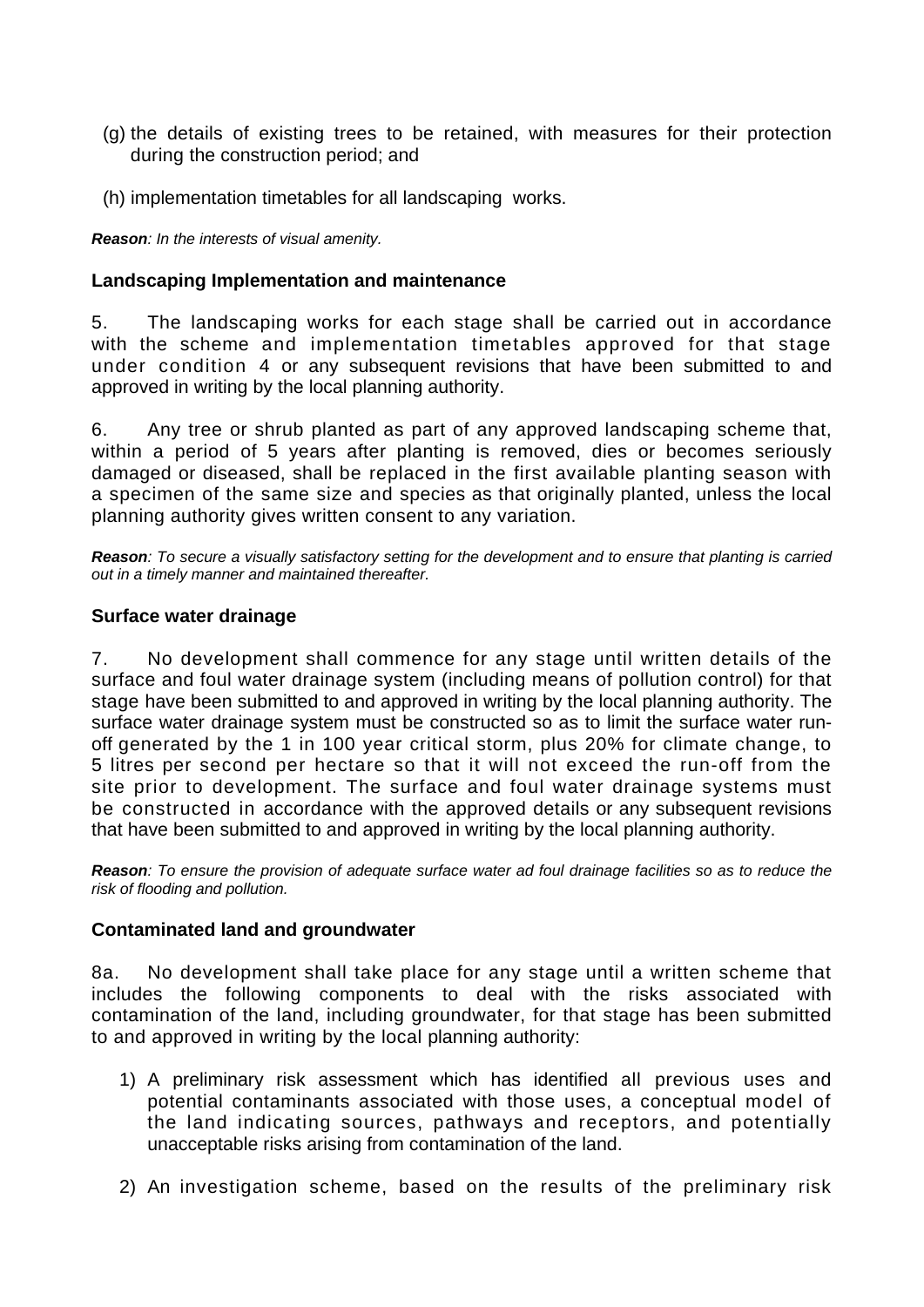assessment referred to in (1) to provide information for a detailed assessment of the risk to all receptors that may be affected, including those off site.

- 3) The results of the investigation and detailed risk assessment referred to in (2) and, based on these, an options appraisal and remediation strategy giving full details of the remediation measures required and how they are to be undertaken.
- 4) A verification plan providing details of the data that will be collected in order to demonstrate that the works set out in the remediation strategy referred to in (3) are complete, identifying any requirements for longer term monitoring of pollutant linkages, maintenance and arrangements for contingency action.

The scheme shall be implemented as approved, or in accordance with any subsequent revisions that have been submitted to and approved in writing by the local planning authority.

8b. No operation of the Croxley Rail Link shall take place until a report demonstrating completion of works set out in the approved remediation strategy and the effectiveness of the remediation has been submitted to and approved in writing by the local planning authority. The report shall include results of sampling and monitoring carried out in accordance with the approved verification plan to demonstrate that the site remediation criteria have been met. It shall also include a plan (a 'long-term monitoring and maintenance plan') for extended monitoring of pollutant linkages, maintenance and arrangements for contingency action, as identified in the verification plan, and for the reporting of this to the local planning authority. The long-term monitoring and maintenance plan shall be implemented as approved.

8c. If, during development, contamination not previously identified is found to be present on any land, then no further development for that stage of the works (unless otherwise agreed in writing with the local planning authority), shall be carried out until the developer has submitted a remediation strategy to the local planning authority detailing how this contamination shall be managed. The remediation strategy shall be approved in writing by the local planning authority, and it shall be implemented as approved.

*Reason: To ensure that any necessary site investigations and remedial action are undertaken in relation to contaminated land.* 

### **Archaeology**

9. No development for the stations, viaduct, Ascot Road bridge works or substation shall commence in each case until an Archaeological Written Scheme of Investigation has been submitted to and approved in writing by the local planning authority. The development must be carried out in accordance with the approved scheme or any subsequent revisions that have been submitted to and approved in writing by the local planning authority.

*Reason: To ensure that archaeological artefacts and information are preserved.*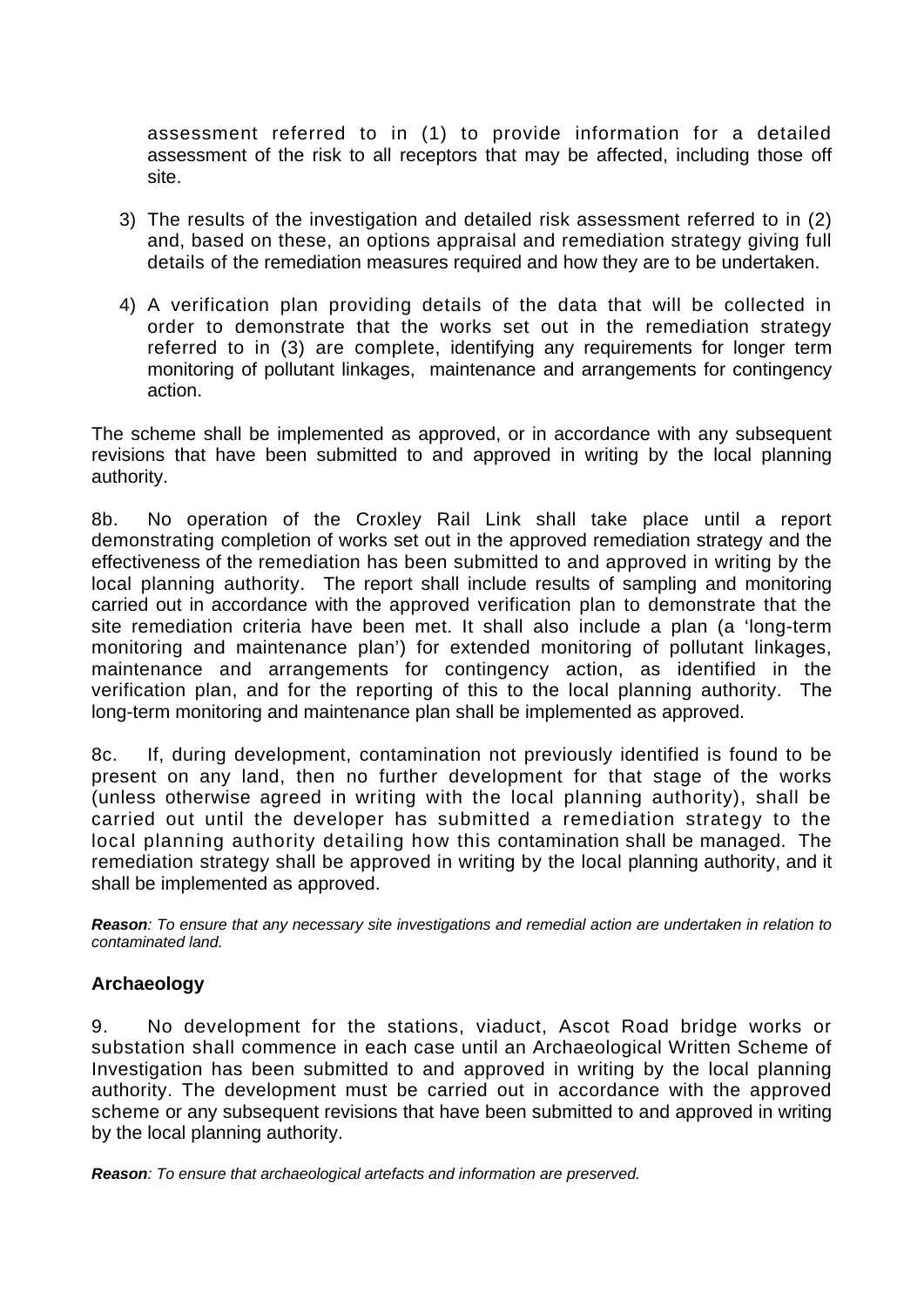## **Ecological management plan**

10. No development shall commence for any stage until a written ecological management plan, reflecting the survey results and ecological mitigation and enhancement measures included in paragraphs 6.6.9 to 6.6.11 of chapter 6 and paragraphs EC1-5 of chapter 18 of the Environmental Statement (Volume 1) for that stage, has been submitted to and approved in writing by the local planning authority. The ecological management plan shall include an implementation timetable and must be carried out as approved or in accordance with any subsequent revisions that have been submitted to and approved in writing by the local planning authority.

*Reason: To protect and enhance the ecological value of the area.* 

# **Highway access**

11. No development shall commence for any stage until written details of the siting, design and layout of any new permanent or temporary means of access to a highway to be used by vehicular traffic for that stage, or any alteration to an existing means of access to a highway used by vehicular traffic for that stage, has been submitted to and approved in writing by the local planning authority. The highway accesses shall be constructed in accordance with the approved details or any subsequent revisions that have been submitted to and approved in writing by the local planning authority.

*Reason: To ensure appropriate access to and from the stations and railway.* 

# **Detailed design approval**

12. No development for the stations, the viaduct, the Ascot Road bridge works, the Cardiff Road bridge works, the parapet works or the substation shall commence in each case until written details of the layout, scale and external appearance, including facing materials have been submitted to and approved in writing by the local planning authority. The development shall be carried out in accordance with the approved details or any subsequent revisions that have been submitted to and approved in writing by the local planning authority.

*Reason: To protect the amenities of adjacent properties and ensure satisfactory external appearance for the development.* 

### **Flood compensation**

 13. No operation of the development shall commence until flood storage compensation has been provided in the area identified as plot 87a on the plans accompanying the Order (or in such other location approved in writing by the local planning authority) to a written specification submitted to and approved in writing by the local planning authority. The written specification is to provide compensatory flood storage on a level for level and volume for volume basis of  $500m^3$ .

*Reason: To limit any effects arising from flood risk.*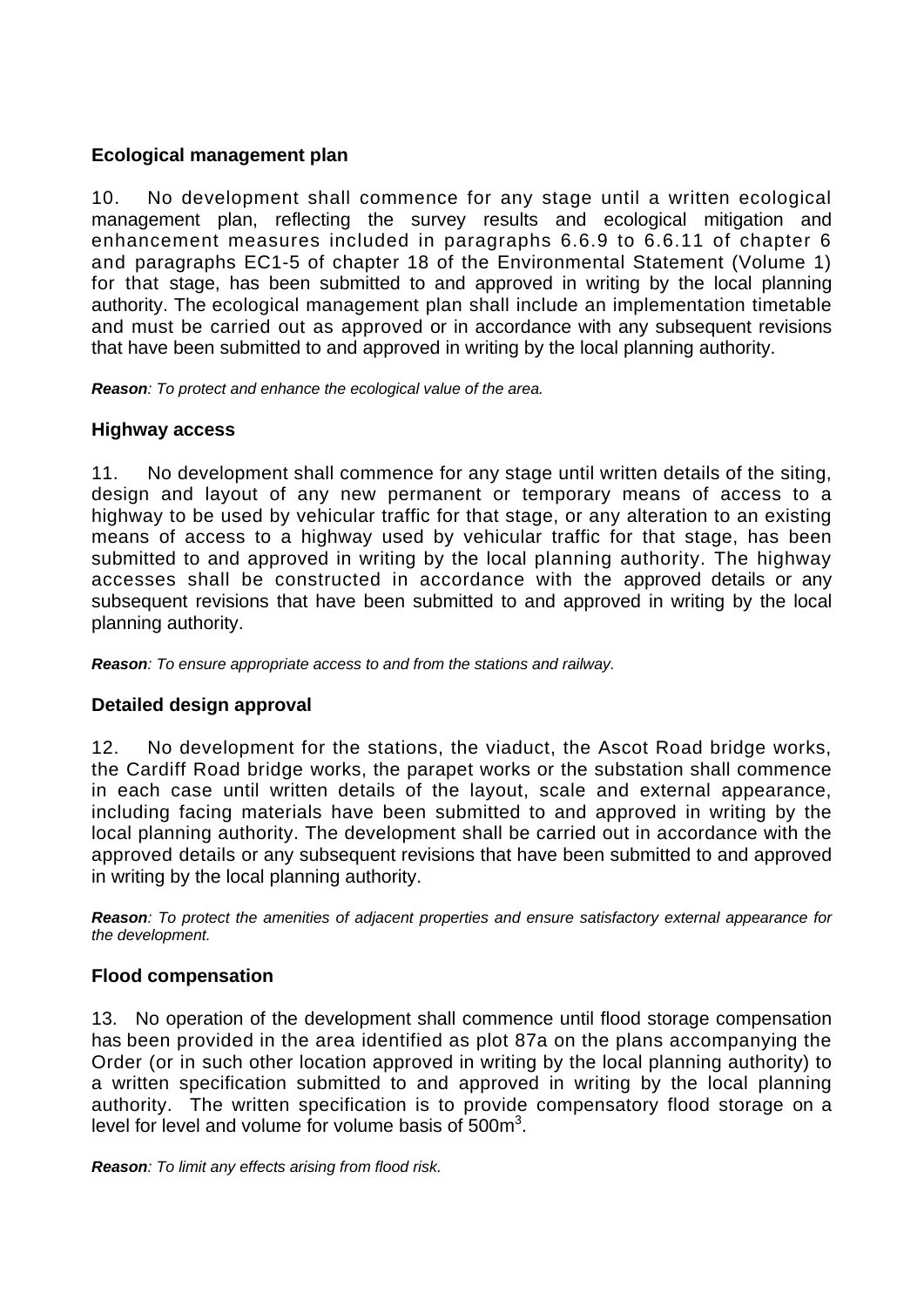# **Phasing**

14. No development shall commence until a written scheme setting out all the stages of the development has been submitted to and approved in writing by the local planning authority. Development shall be carried out in accordance with the approved scheme or any subsequent revisions that have been submitted to and approved in writing by the local planning authority.

*Reason: To establish the stages of the development.* 

## **Operational noise monitoring**

15. The development shall not be brought into operational use until a written scheme of noise monitoring for the first 12 months of operational use as described in chapter 18 of the Environmental Statement (Volume 1) and based on the criteria set out in the *Noise Insulation (Railways and Other Guided Transport Systems) Regulations 1996* has been submitted to and approved in writing by the local planning authority. The monitoring shall be carried out in accordance with the approved scheme or any subsequent revisions that have been submitted to and approved by the local planning authority.

*Reason: To identify whether the eligibility requirements of the Noise Insulation Regulations are met.* 

## **Station Exterior details**

 16. No development shall commence for the stations until written details of vehicular and pedestrian accesses, parking and circulation areas where relevant for each station have been submitted to and approved in writing by the local planning authority. The development must be carried out in accordance with the approved details or any subsequent revisions that have been submitted to and approved in writing by the local planning authority.

 17. No development shall commence for the stations until written details for external lighting for each station have been submitted to and approved in writing by the local planning authority. The development must be carried out in accordance with the approved details or any subsequent revisions that have been submitted to and approved in writing by the local planning authority.

*Reason: To ensure provision is made for different travel modes, together with efficient parking and circulation areas, and to prevent light pollution.* 

### **Noise Barrier**

18. Unless otherwise agreed in writing with the local planning authority, noise barriers or other mitigation measures shall be provided, and thereafter maintained, in the locations shown on Mouchel drawing no. 1044118-NB1, in a form designed to secure that in all reasonably foreseeable circumstances the increase in noise levels at the nearest existing residential dwelling resulting from the operation of trains on the railway authorised by the Order will be less than 5  $dBL_{Aeq,T}$  calculated in accordance with the *Noise Insulation (Railways and Other Guided Transport Systems)*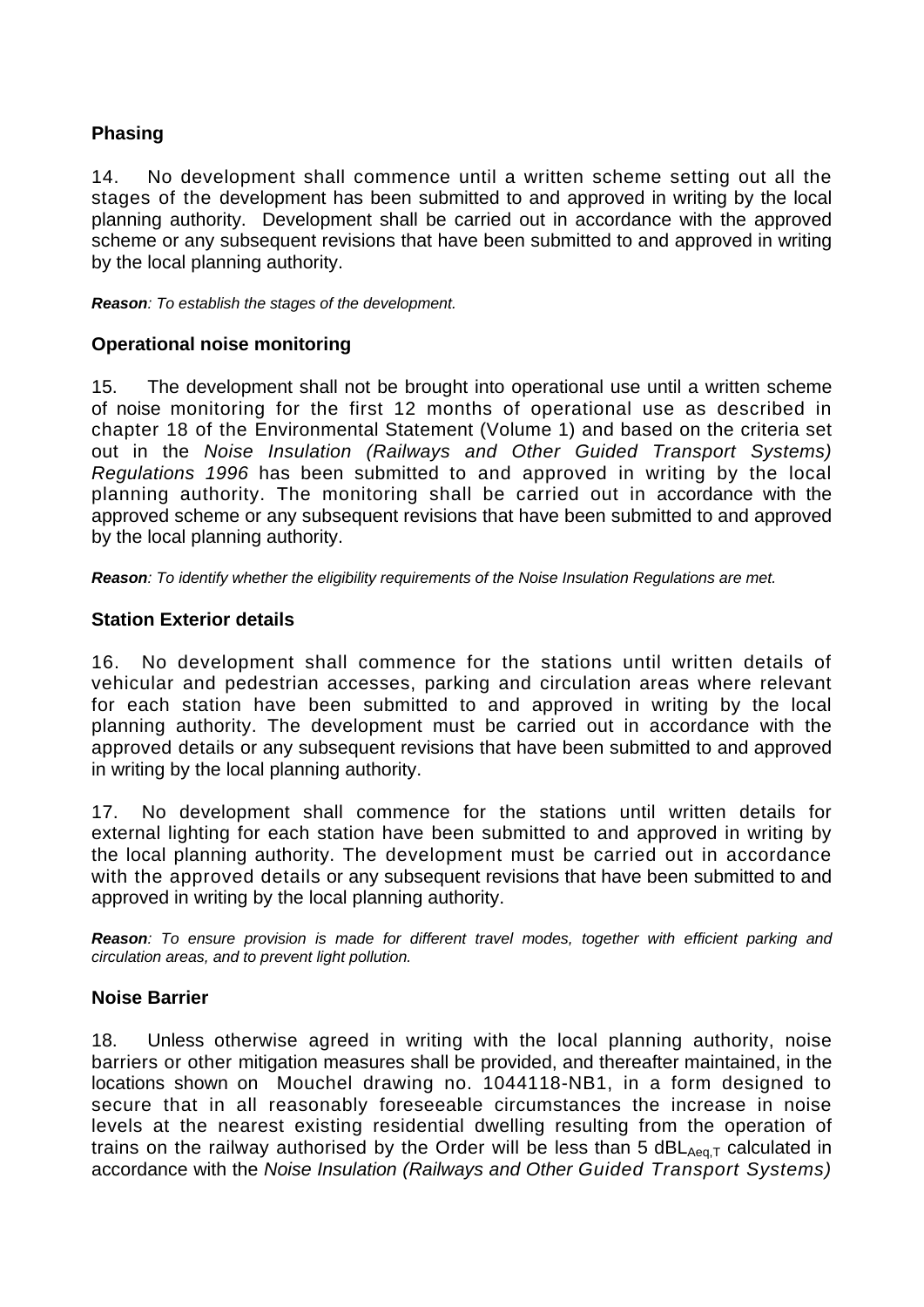*Regulations 1996.* The noise barriers or other mitigation measures shall be installed before the commencement of the operation of the services on the railway.

*Reason: To protect residential amenities.* 

END